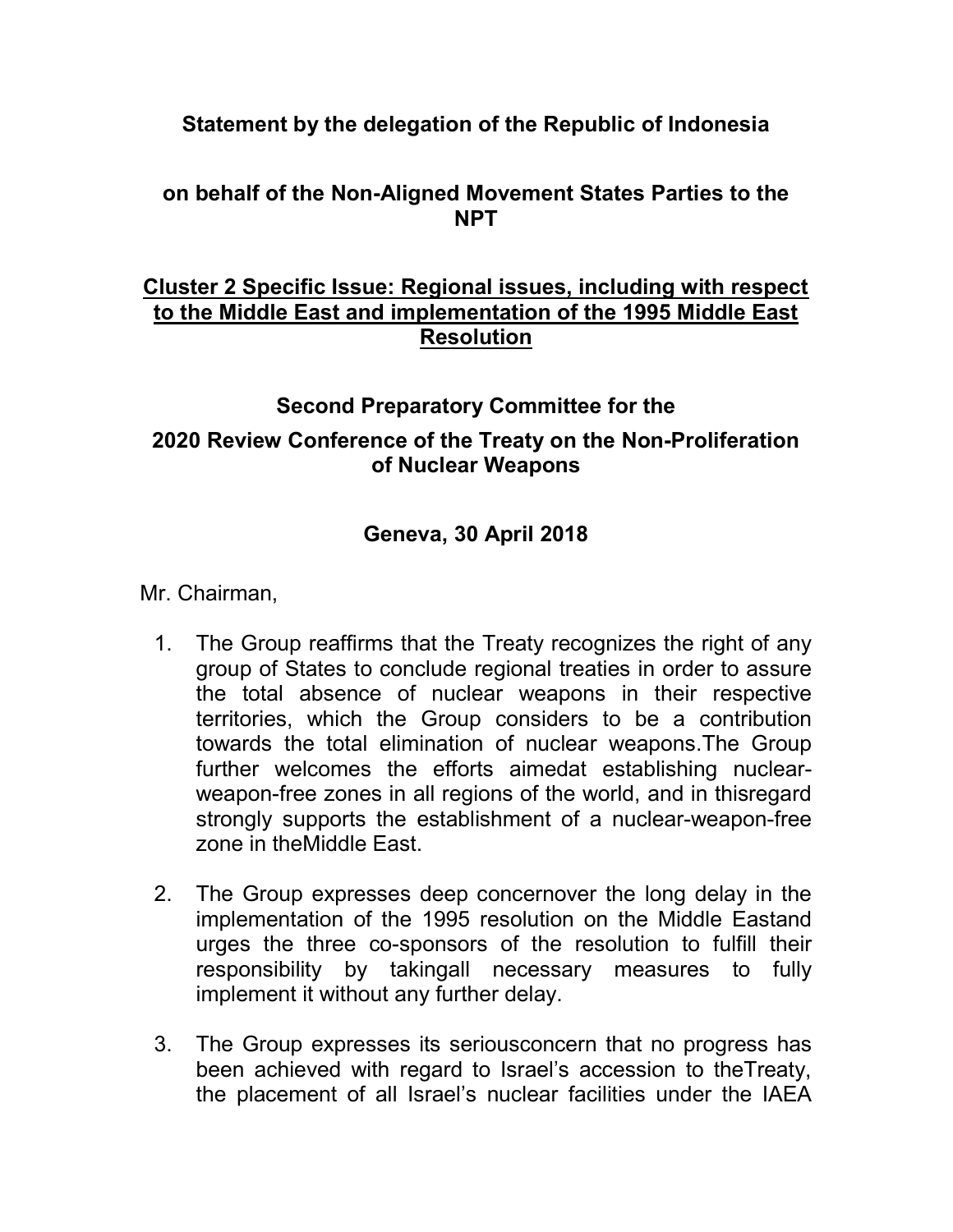full-scopesafeguards and the delay in the establishment of a nuclear-weapon-free zone in theMiddle East, all of which are objectives and priorities that were stressed at the 1995, 2000 and 2010 Review Conferences.

- 4. The Group affirms its commitment to the establishment of a zone free of nuclear weapons and other weapons of mass destruction in the Middle East region in accordance with the 1995, 2000 and 2010 Review Conferences.
- 5. The Group calls on the international community to fulfill its responsibilities in implementing the 1995 resolution on the Middle East to establish a nuclear-weapon-free zone and other weapons of mass destruction, and initiate the convening of a conference to establish such a zone taking the 1995 Middle East Resolution as its terms of reference, and in accordance with the outcomes of the 2000 and 2010 Review Conferences.
- 6. The Group deeply regrets that the sponsors of the 1995 resolution on the establishment of a nuclear-weapon-free zone and other weapons of mass destruction in the Middle East have not fulfilled the commitments they made in the 2010 work plan regarding the implementation of the 1995 Resolution.
- 7. The Group underlines that the 2020 Review Conference should substantially focus on the Middle East, including throughthe establishment of a subsidiary body to its Main Committee II to assess the implementation of the 1995 resolution on the Middle East, as well as creatinga standing committee comprising members of its Bureau to follow up intersessionally on the implementation of the recommendations made by the Review Conference concerning Israel's prompt accession to the Non-Proliferation Treaty and the placement of all its nuclear facilities under the IAEA full-scope safeguards, which should report to the 2025 Review Conference and its Preparatory Committee.
- 8. The Group expresses its disappointment that, as a result ofopposition by the United States, the United Kingdom and Canada at the 2015 Review Conference consensus on new measures regarding the process to establish a Middle East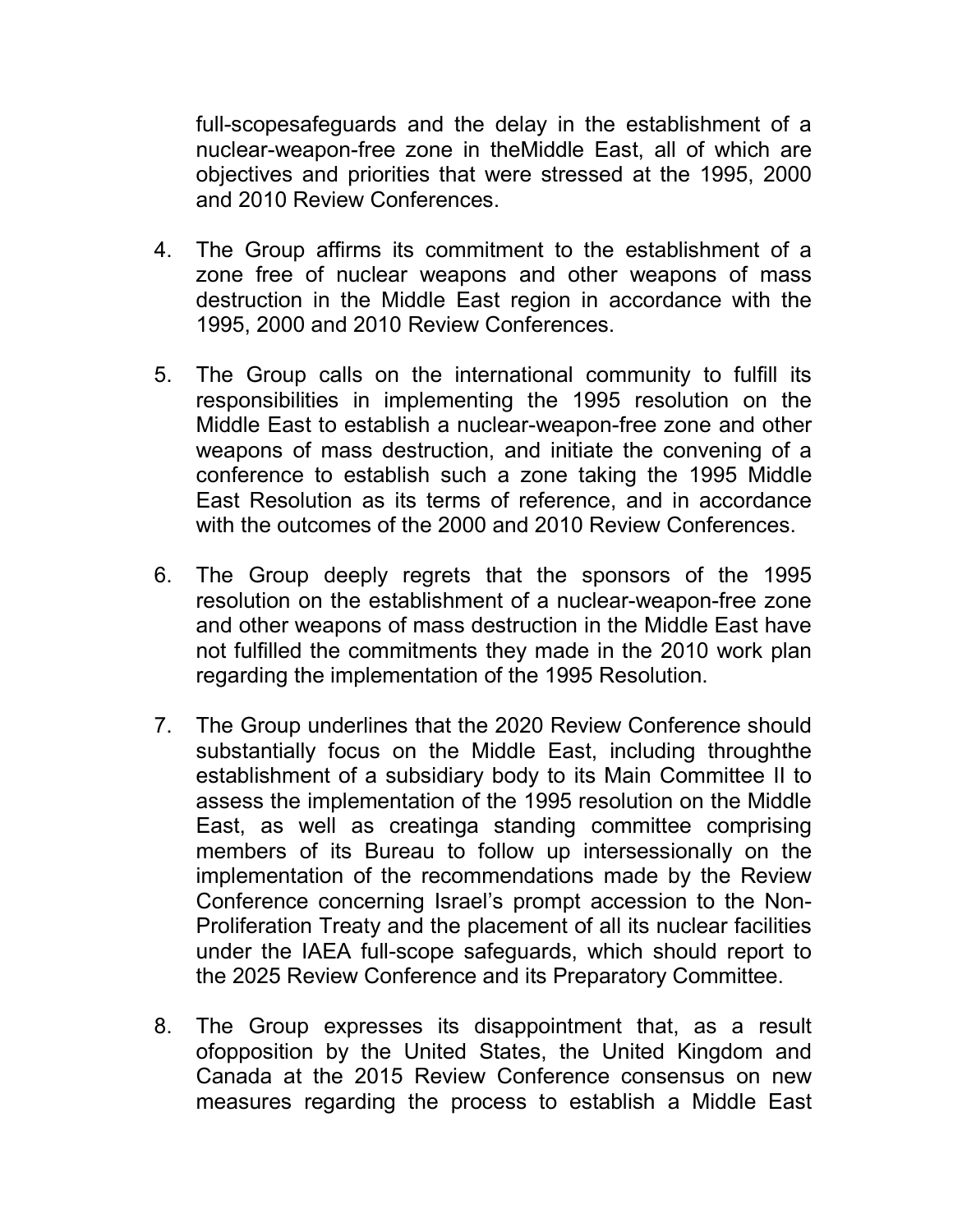zone free of nuclear weapons and all other weapons of mass destruction was not achieved. The Group is concerned that the persistent failure to implement the 1995 resolution, contrary to the decisions made at the Treaty's Review Conferences, undermines the non-proliferation regime effectiveness and credibility of the Treaty and disrupts the delicate balance between its three pillars, taking into account that the indefinite extension of the Treaty is inextricably linked to the implementation of the 1995 resolution Reaffirming that the Resolution remains valid until its objectives are fully achieved, the Group strongly calls for its implementation without any further delay.

- 9. Without disregarding the special responsibility of the 3 cosponsors of the 1995 Resolution in its implementation,The Group also re-emphasizes the importance of the mandated responsibility of the Secretary-General of the United Nations in the implementation of the 1995 resolution on the Middle East, andaccordingly, calls upon himto accelerate his efforts to ensure the convening, without anyfurther delay, of a successful conference.
- 10. The Group underscores that such efforts should be undertaken in accordance with the elements contained in paragraph 25 of the Group's working paper on the Middle East submitted to this session, and should be focused on convening the conference no later than 2020, with the aim of launching a process to negotiate and conclude a legally binding treaty on the establishment of a Middle East zone free of nuclear weapons and all other weapons of mass destruction-
- 11. In this regard, the Group underlines the importance of the demands and practical proposals contained in the mentioned Working Paper, and calls for their full endorsement and implementation without delay.
- 12. The Group urges the convening of the conference without any further delay, in order to avoid any negative repercussions on the credibility of the Treaty and on the nuclear disarmament and non-proliferation regime as a whole.